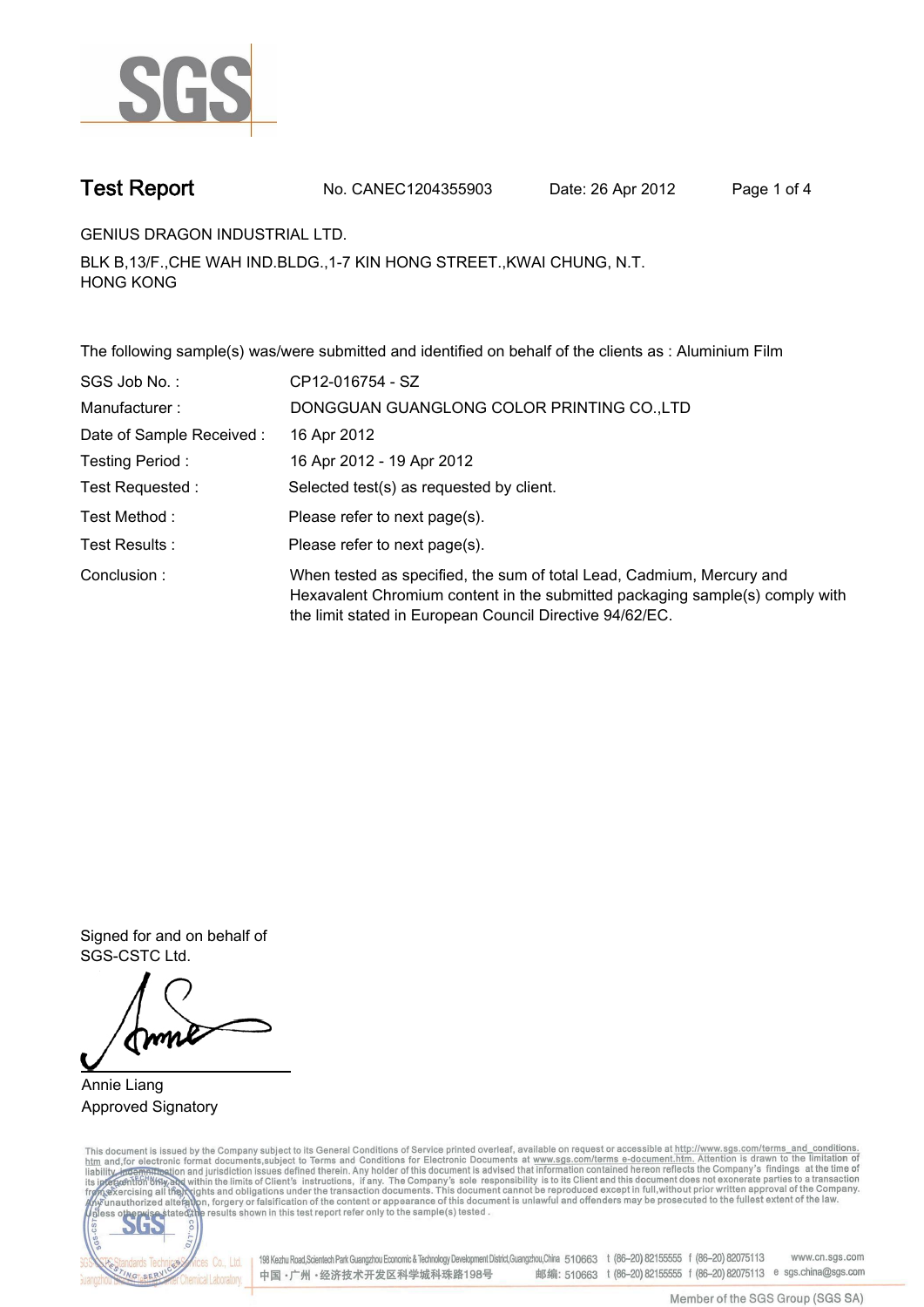

**Test Report. No. CANEC1204355903 Date: 26 Apr 2012. Page 2 of 4.**

**Test Results :.**

**Test Part Description :.**

| Specimen No. | SGS Sample ID    | <b>Description</b> |  |
|--------------|------------------|--------------------|--|
|              | CAN12-043559.001 | Silvery foil       |  |

**Remarks :.(1) 1 mg/kg = 1 ppm = 0.0001%.**

**(2) MDL = Method Detection Limit.**

- **(3) ND = Not Detected ( < MDL ).**
- **(4) "-" = Not Regulated.**

## **European Directive 94/62/EC – Total Lead, Cadmium, Mercury and Hexavalent Chromium Content.**

**Test Method :. With reference to GZTC CHEM-TOP-174-01. Analysis of Cadmium, Lead, Mercury were performed by ICP-OES. Analysis of Hexavalent Chromium (Cr(VI)) was performed by UV-Vis.**

| Test Item(s)                 | Limit                    | <u>Unit</u> | <b>MDL</b> | <u>001</u> |
|------------------------------|--------------------------|-------------|------------|------------|
| Cadmium (Cd)                 | ۰                        | mg/kg       | 5          | ND         |
| Lead (Pb)                    | ۰                        | mg/kg       | 5          | 13         |
| Hexavalent Chromium (CrVI)   | $\overline{\phantom{a}}$ | mg/kg       | 5          | ND         |
| Mercury (Hg)                 | ۰                        | mg/kg       | 5          | ND         |
| Total (Pb + Cd + Cr VI + Hg) | 100                      | mg/kg       |            | 13         |

This document is issued by the Company subject to its General Conditions of Service printed overleaf, available on request or accessible at http://www.sgs.com/terms\_and\_conditions.<br>htm\_and, for electronic format documents,  $co.,$ 



Cos Co., Ltd. 198 Kezhu Road,Scientech Park Guangzhou Economic & Technology Development District,Guangzhou,China 510663 t (86-20) 82155555 f (86-20) 82075113 www.cn.sgs.com 邮编: 510663 t (86-20) 82155555 f (86-20) 82075113 e sgs.china@sgs.com 中国·广州·经济技术开发区科学城科珠路198号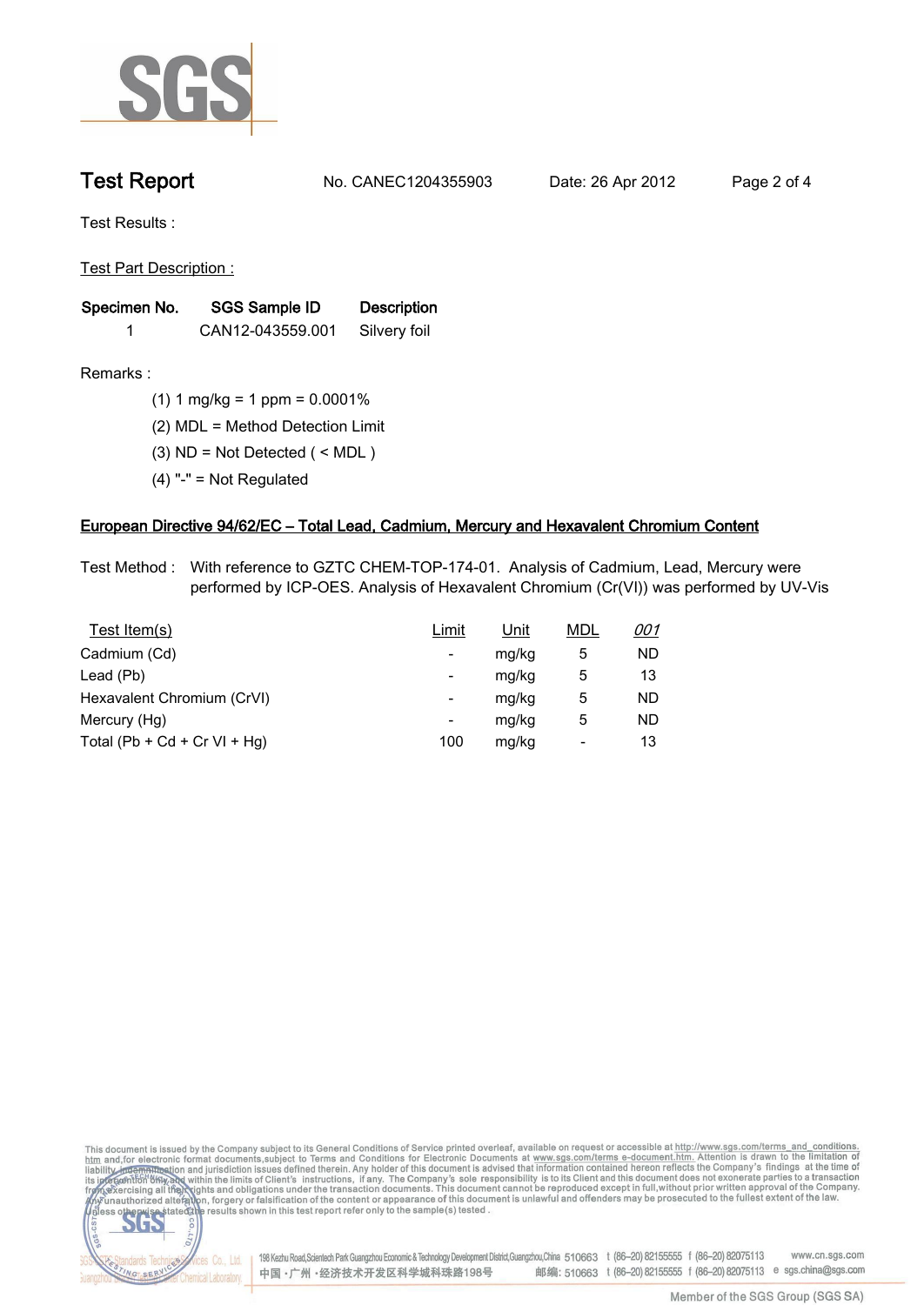

dards Ter

NG SER

vices Co., Ltd.

**Chemical Laboratory** 

**Test Report. No. CANEC1204355903 Date: 26 Apr 2012. Page 3 of 4.**

# **ATTACHMENTS Pb/Cd/Hg/Cr6+ Testing Flow Chart**

**1)** Name of the person who made testing: Bella Wang

2) Name of the person in charge of testing: Adams Yu





198 Kezhu Road,Scientech Park Guangzhou Economic & Technology Development District,Guangzhou,China 510663 t (86-20) 82155555 f (86-20) 82075113 www.cn.sgs.com 邮编: 510663 t (86-20) 82155555 f (86-20) 82075113 e sgs.china@sgs.com 中国·广州·经济技术开发区科学城科珠路198号